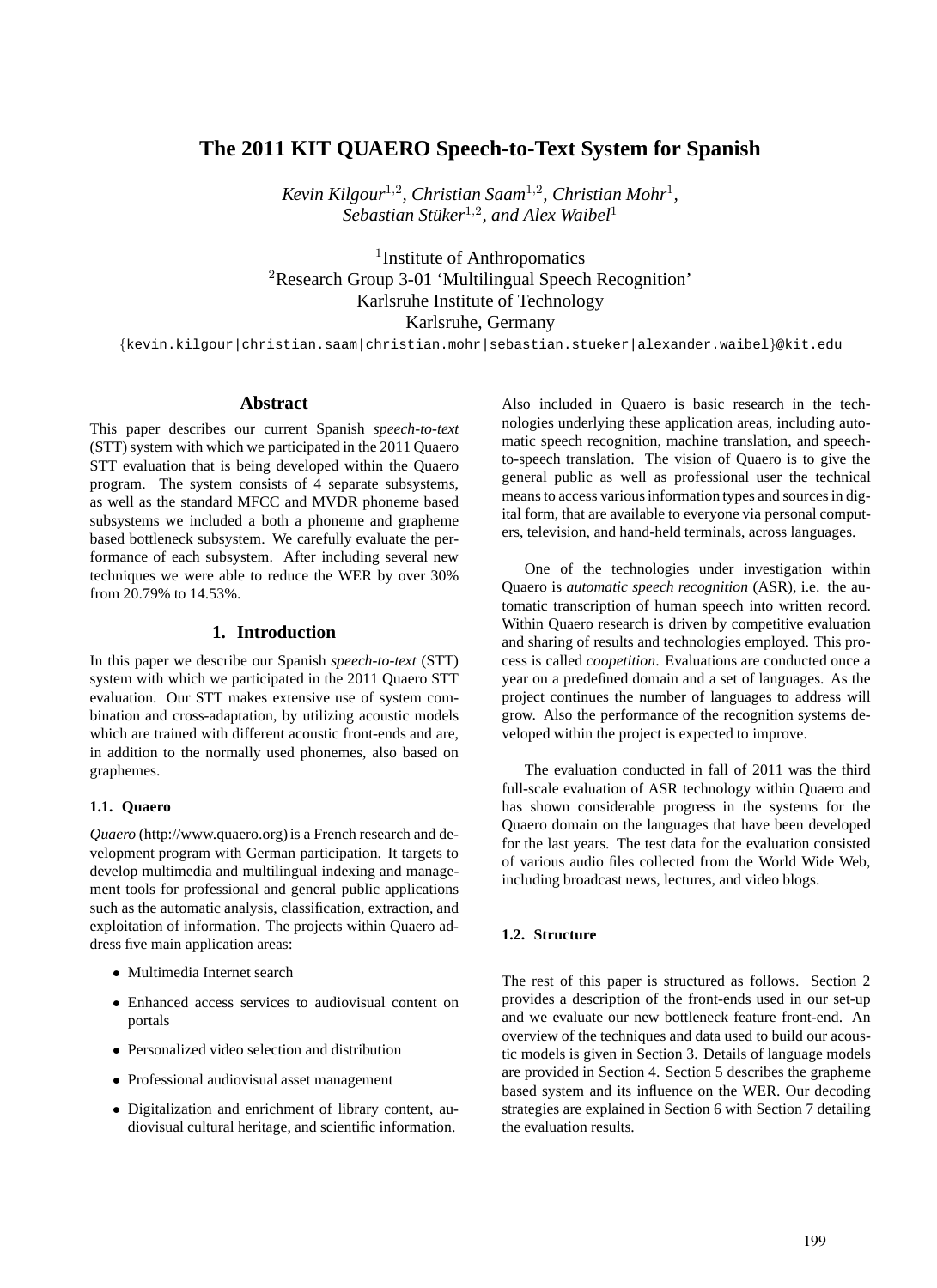

Figure 1: *The MLP architecture (4kx4k) that performed best in our experiments: A 15 frame context window, with 13 MFCCs each, was used as the input feature; the 136 node target layer (one node per sub-phone) and the 4k 3rd hidden layer were discarded after the MLP was trained. A 9 frame context window of the MLP output at the 42 node bottleneck layer is then used as the new 378 dim BNF feature.*

### **2. Front-ends**

We trained systems for two different kinds of acoustic frontends. One is based on the widely used *mel-frequency cepstral coefficients* (MFCC) obtained from a discrete Fourier transform and the other on the *warped minimum variance distortionless response* (MVDR). The second front-end replaces the Fourier transformation with a warped MVDR spectral envelope [1], which is a time domain technique to estimate an all-pole model using a warped short time frequency axis such as the mel-scale. The use of the MVDR eliminates the overemphasis of harmonic peaks typically seen in medium and high pitched voiced speech when spectral estimation is based on linear prediction.

For training, both front-ends have provided features every 10 ms. During decoding this was changed to 8 ms after the first stage. In training and decoding, the features were obtained either with the Fourier transformation followed by a mel-scale filter bank or the warped MVDR spectral envelope. For the MVDR front-end we used a model order of 22 without any filter bank since the warped MVDR already provides the properties of the mel-scale filter bank, namely warping to the mel-frequency and smoothing. The advantage of this approach over the use of a higher model order and a linear filter bank for dimensionality reduction is an increase in resolution in low frequency regions which cannot be attained with traditionally used mel-scale filter banks. Furthermore, with the MVDR we apply an unequal modelling of spectral peaks and valleys that improves noise robustness, due to the fact that noise is mainly present in low energy regions.

Both front-ends apply *vocal tract length normalization* (VTLN) [2]. For MFCC this is done in the linear domain, for MVDR in the warped frequency domain. The MFCC frontend uses 13 cepstral coefficients, the MVDR front-end uses

15. The mean and variance of the cepstral coefficients were normalized on a per-utterance basis. For both front-ends 15 adjacent frames were combined into one single feature vector. The resulting feature vectors were then reduced to 42 dimensions using *linear discriminant analysis* (LDA).

#### **2.1. Bottle Neck Features**

In recent years neural network based features have been shown to improve ASR systems [3]. A typical setup involves training a neural network to recognize phones (or phonestates) from a window of ordinary (e.g. MFCC) feature vectors. With the help of a hidden bottleneck layer the trained network can be used to project the input features onto a feature with an arbitrarily chosen dimension; a schematic of our setup can be seen in Figure 1 [4]. The input vector is derived from a 15 frame context window with each frame containing 13 MFCCs. Previously we used LDA to reduce the dimensionality of this input vector which limits the resulting LDA-features to linear combinations of the input features. A *multi layer perceptron* (MLP) with the bottle-neck in the 2nd hidden layer can make use of non-linear information.

The MLP was trained with all 313 hours of audio data available. After using our Janus ASR toolkit to extract and align the required features the quicknet tool [5] was used to train the MLP. Our basic topology consisted of a 195 node input layer, a first hidden layer having 2000 to 4000 nodes, and the 42 nodes bottleneck layer. Between the bottleneck layer and the 136 node output layer lies an optional 2000– 4000 node 3rd hidden layer. We refer to a network with 2000 nodes in the first hidden layer and without a 3rd hidden layer as *2k*, networks including a 3rd hidden layer, e.g. also with 2000 nodes, are then named *2kx2k*.

Running a 2nd MLP training pass with only the 100 hours of 2011 Quaero training data gave us a constant 0.2-0.4 percentage point (pp) improvement. After a series of experiments using different topologies we came to the conclusion that larger (non-bottleneck) hidden layer(s) perform better (see Table 1). The inclusion of the 3rd hidden layer between the bottleneck layer and the output layer resulted in further improvements. We also examined how topology changes affected the final system combination result. The bottleneck features provided us with further gains when we included the first pass output of our BNF system in a first CNC and adapted all 2nd pass systems on its results. With the 4k BNF system this resulted in a 0.45 pp reduction in WER compared to adapting the 2nd pass systems only on their first pass output and then combining them.

#### **3. Acoustic Modeling**

For a given front-end our standard method of training an acoustic model requires first performing an LDA to reduce the input dimension. All models are context dependent quinphone systems with three states per phoneme, and a left-toright topology without skip states. All models use 6,000 dis-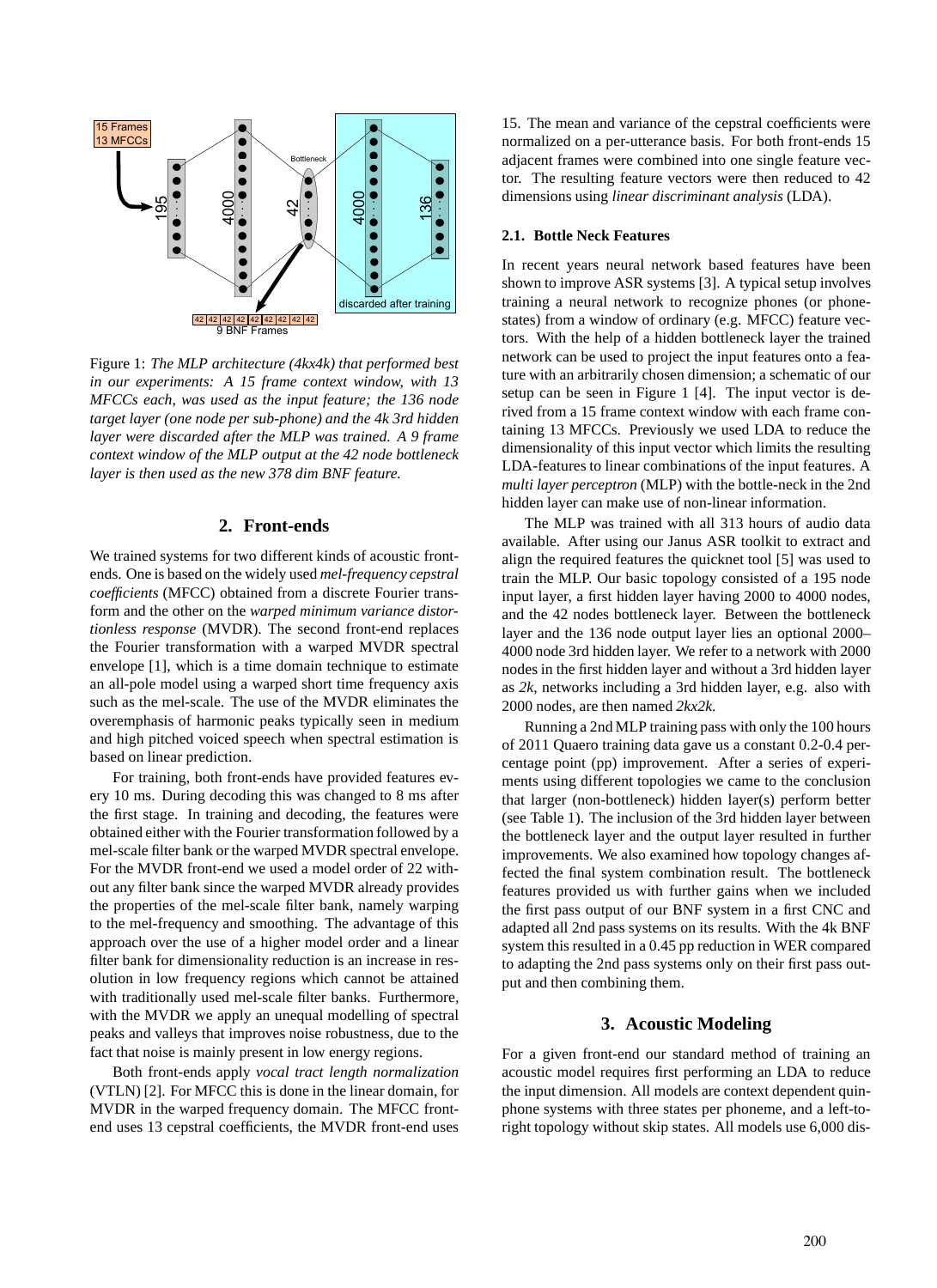| Topo  | <b>EM</b> Training | <b>System Combination</b> |
|-------|--------------------|---------------------------|
| 2k    | 19.29%             | $17.27\%$ / -             |
| 3k    | 18.99%             |                           |
| 4k    | 18.99%             | 17.12% / 16.67%           |
| 2kx2k | 19.10%             |                           |
| 4kx4k | 18.66%             | $-$ / 16.63%              |

Table 1: *Comparison of different bottleneck features. The EM Training column refers to a single BNF system trained to that stage. The System Combination column displays the WER of the final CNC of all 3 2nd pass systems, either self adapted or adapted on the CNC of the first pass.*

tributions and codebooks compared to 2,000 in our 2010 setup. Simply increasing the number of distributions and codebooks improved our initial system from a WER of 23.71% to 22.57%. The models were trained using *incremental splitting of Gaussians* (MAS) training, followed by *semi-tied covariance* (STC) [6] training using one global matrix, and 2 iterations of Viterbi training. All models use *vocal tract length normalization* (VTLN). In addition to that *maximum likelihood linear regression* (MLLR) [7] and *feature space MLLR* (fMLLR) *speaker adaptive training* (SAT) [8] was applied on top.

While in the past we improved the *expectation maximization* (EM) trained models further with the help of *maximum mutual information estimation* (MMIE) training [9], this year we performed discriminative training with *boosted MMIE* (bMMIE) training (see Section 3.3). We applied bMMIE training firstly to the models after the 2 Viterbi training iterations, and secondly to the models after the fMLLR-SAT training, taking the adaptation matrices from the last iteration of the fMLLR-SAT training and keeping them unchanged during the bMMIE training.

### **3.1. Training Data**

In addition to the supplied 200 hours of Quaero audio training data we also used 11 hours of broadcast news data and 95 hours of EPPS training data. This data was filtered based on absolute segment duration (discard if  $>$  300 s) and relative phone duration (discard if  $< 0.03$  s or  $> 10$  s). Relative phone duration is measured as utterance duration divided by number of letters in utterance, as there is a close relation between letters and sounds in Spanish. The 10 s allow for noise phones to have long durations. Also utterances containing *+noise nontrans+* were discarded. Figure 2 presents an overview of the used training data and the results of the filtering.

### **3.2. Shared Memory Training**

Computational speed for training the ASR systems was increased by using the RAM disk temporary file storage facility (tmpfs) on the clusters computing nodes.

| Corpus                               | unfiltered | filtered  |
|--------------------------------------|------------|-----------|
| <b>Broadcast News Speech Corpora</b> | 11:00:21   | 10:59:42  |
| <b>TC_STAR EPPS Transcriptions</b>   | 100:17:45  | 100:14:58 |
| Quaero 2009 dev data                 | 2:28:18    | 2:16:21   |
| Quaero 2010 training data            | 95:23:37   | 58:46:55  |
| Quaero 2011 training data            | 104:08:58  | 99:47:22  |
| total                                | 313:19:01  | 272:05:21 |

Table 2: *Acoustic Model training data before and after filtering*

| Step        | tmpfs                    | NAS(1 node)       | $NAS$ (4 nodes)   |
|-------------|--------------------------|-------------------|-------------------|
| <b>LDAs</b> | $\approx 16 \text{ min}$ | $\approx$ 20 min  | $\approx$ 5 min   |
| Samples     | $\approx$ 9 min          | $\approx 68$ min  | $\approx$ 17 min  |
| <b>MAS</b>  | $\approx$ 9 min          | $\approx 104$ min | $\approx$ 26 min  |
| <b>OFS</b>  | $\approx$ 116 min        | $\approx$ 184 min | $\approx$ 46 min  |
| Viterbi     | $\approx$ 54 min         | $\approx 80$ min  | $\approx$ 20 min  |
| total       | $\approx$ 204 min        | $\approx$ 456 min | $\approx$ 114 min |
| <b>SAT</b>  | $\approx$ 194 min        | $\approx$ 252 min | $\approx 63$ min  |

Table 3: *Runtime of different training steps comparing use of tmpfs (RAM disk) and shared network memory (NAS). All training steps using tmpfs are run on a single node, training steps using NAS are run on 4 nodes. The middle column, NAS (1 node), was computed from the NAS (4 node) column in order to better demonstrate the resources saved by using tmpfs. SAT being optional is not included in the total time.*

In order to achieve an acceptable computation time the training steps are parallelized by splitting the training data. Most steps only require a single final merging step. For past systems a shared network memory partition (networkattached storage (NAS)), which all nodes can access, was used since this merging can only be done by a single process and all the fragmental results need to be available to that process. This method however leads to enormous cluster network traffic and therefore large memory access times.

The new approach uses the nodes tmpfs, a small RAM disk partition, which can be used by all processes running on one node. Since the tmpfs is in local RAM the access times are short and there is no need to send data over the network. We limited the maximal number of processes per step to 16, the number of cores in a node. Table 3 compares the runtime of several training steps computed on one node with 16 cores using tmpfs to their runtime using shared network memory and more nodes, with an extra column showing the hypothetical runtime of the NAS setup if only a single node is used. It can be seen that most steps are absolutely faster using tmpfs or at least relatively faster according to the number of processes.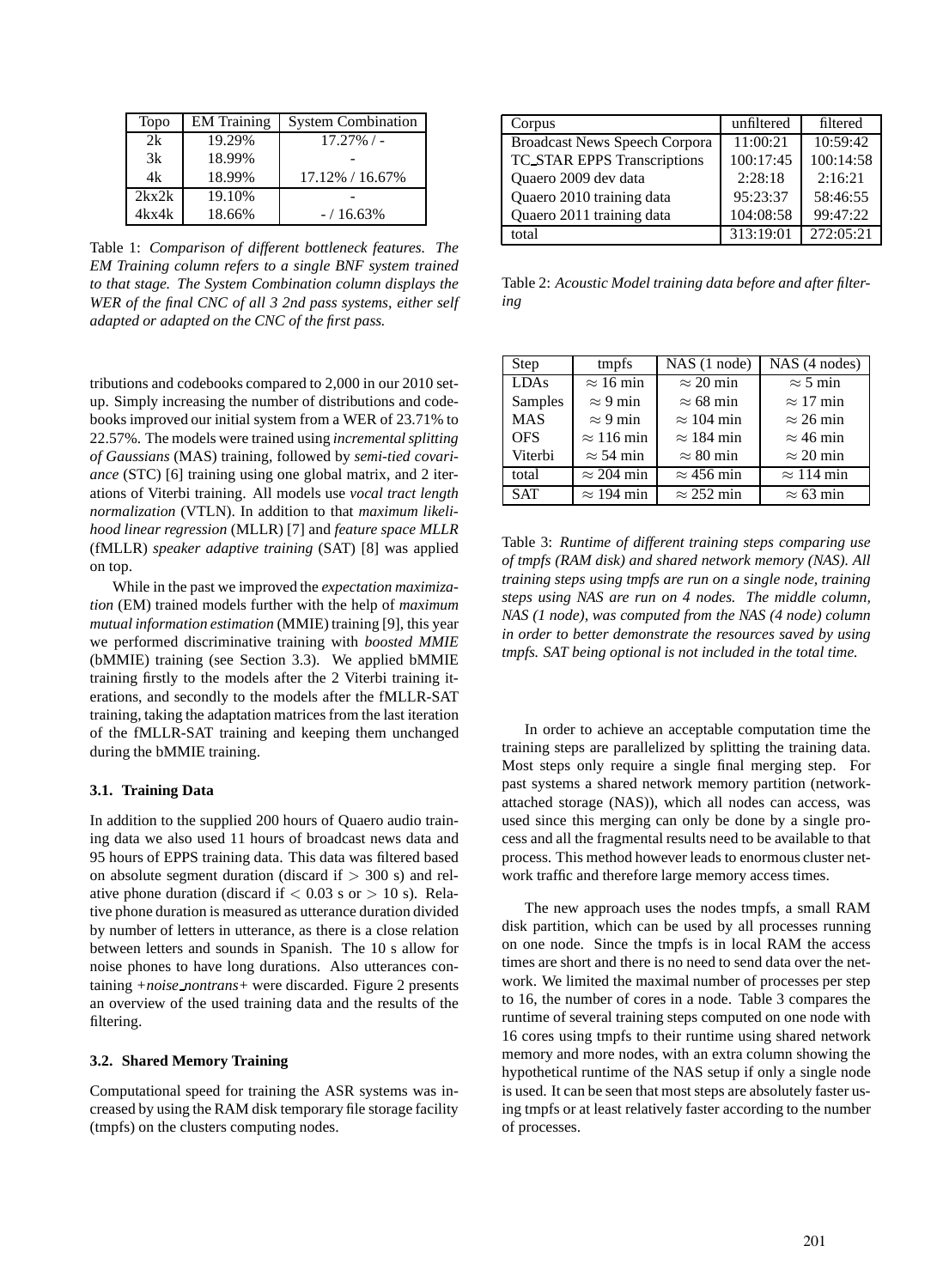|                        | <b>MMIE</b> | bMMIE  |
|------------------------|-------------|--------|
| MFCC - 1st pass        | 20.04%      | 18.99% |
| MVDR - 1st pass        | 19.95%      | 19.45% |
| BNF - 1st pass         | 18.66%      | 18.02% |
| 1st CNC                | 18.18%      | 17.22% |
| MFCC - 2nd pass        | 17.77%      | 17.33% |
| MVDR - 2nd pass        | 17.93%      | 17.20% |
| BNF - 2nd pass         | 17.68%      | 17.85% |
| $2nd$ $\overline{CNC}$ | 16.63%      | 15.99% |

Table 4: *Improvments from replacing MMIE with BMMIE*

| Text corpus       | Word Count     | sources |
|-------------------|----------------|---------|
| EPPS & news texts | 245.7 million  |         |
| Gigaword          | 1050.5 million |         |
| Quaero 2010 data  | 1180.0 million | 5       |
| Quaero 2011 data  | 459.4 million  | 17      |
| google Ngrams     | 1.6 bln ngrams |         |
| total             | 2935.6 million | 36      |

Table 5: *Language Model training data word count per corpus and number of text sources included in corpus. The total word count does not include the google ngrams.*

### **3.3. Boosted MMIE**

*Boosted MMIE* (bMMIE) is an updated version of MMIE proposed by Povey [10] where the lattice confusions with the largest phone error are given more weight, *boosted*, in order to improve the discriminative capability of the acoustic model. We replaced MMIE training with boosted MMIE training in all three of our systems. As can be seen in Table 4, all of our individual systems improved with use of bMMIE, with improvements varying about 0.4% to 1.0% absolute.

### **4. Language Modeling**

A 4gram case sensitive language model with modified Kneser-Ney smoothing was built for each of the text sources listed in Table 5. This was done using the SRI Language Modelling Toolkit [11]. The effects of the different text sources on the performance of language model can be seen in Table 6. The transcripts of the Quaero training data were cleaned and split into a 1,097k word training set and a 390k word tuning set. The aforementioned language models built from the text sources in Table 5 were interpolated using interpolation weights estimated on this tuning set resulting in a 20 GB language model with  $59,293k$  2grams,  $153,979k$ 3grams and 344, 073k 4grams.

### **4.1. Vocabulary Selection**

To select the vocabulary we used the same tuning set that we used to estimate LM interpolation weights. For each of our Spanish text sources (see Table 5) we built a Witten-Bell

| System | discription                      | <b>WER</b> |
|--------|----------------------------------|------------|
| LM01   | <b>Baseline</b>                  | 20.79%     |
| LM04   | +googleNgrams +gigaword          | 19.78%     |
| LM05   | +Quaero 2011 text data           | 19.80%     |
| LM06   | +retuning with Q2011 transcripts | 19.72%     |

Table 6: *Language Model development. The the tuning set used to estimate the interpolation weights in LMs 1 through 5 did not contain the transcripts of the Quaero 2011*

smoothed unigram language model using the union of the text sources' vocabulary as the language models' vocabulary (global vocabulary). With the help of the maximum likelihood count estimation method described in [12] we found the best mixture weights for representing the tuning set's vocabulary as a weighted mixture of the sources' word counts thereby giving us a ranking of all the words in global vocabulary by their relevance to the tuning set. The top 150k words were selected as our vocabulary. Unknown pronunciations were automatically generated using a set of grapheme to phones rules.

### **4.2. Memory Mapped LM**

The final LM, LM06, contains over 500 million n-grams and at 17 GB data size was more than 11 times larger than our 2010 language model. Even compressed in an easy to load binary format our language model required about 4.5 GB of RAM. Our ASR system deals with this by loading the language model into a region of shared memory and allows multiple decoder instances running on different cores to access it. On a fully utilized 16 core compute node for example the language model will only require about 0.3 GB per instance.

# **5. Grapheme Based System**

In order to get acoustic models that contain more diverse information and that produce complementary outputs for system combination and cross-adaptation, we trained models that use graphemes as sub-word units, instead of phonemes.

The feasibility of using graphemes instead of phonemes in ASR systems has been shown in several different works [13, 14, 15]. How well the use of graphemes works, heavily depends on the language and the nature of its grapheme-tophoneme relation. In general, however, grapheme based systems produce higher word error rates than phoneme based ones—also in our case here. However, when using the grapheme based models in a system combination and adaptation we see improvements.

Table 7 compares the results of the individual phoneme and grapheme based systems and how the inclusion of the grapheme based system into the system combination reduces the word error rate. It shows that including the grapheme based models in the combination lowers the word error rate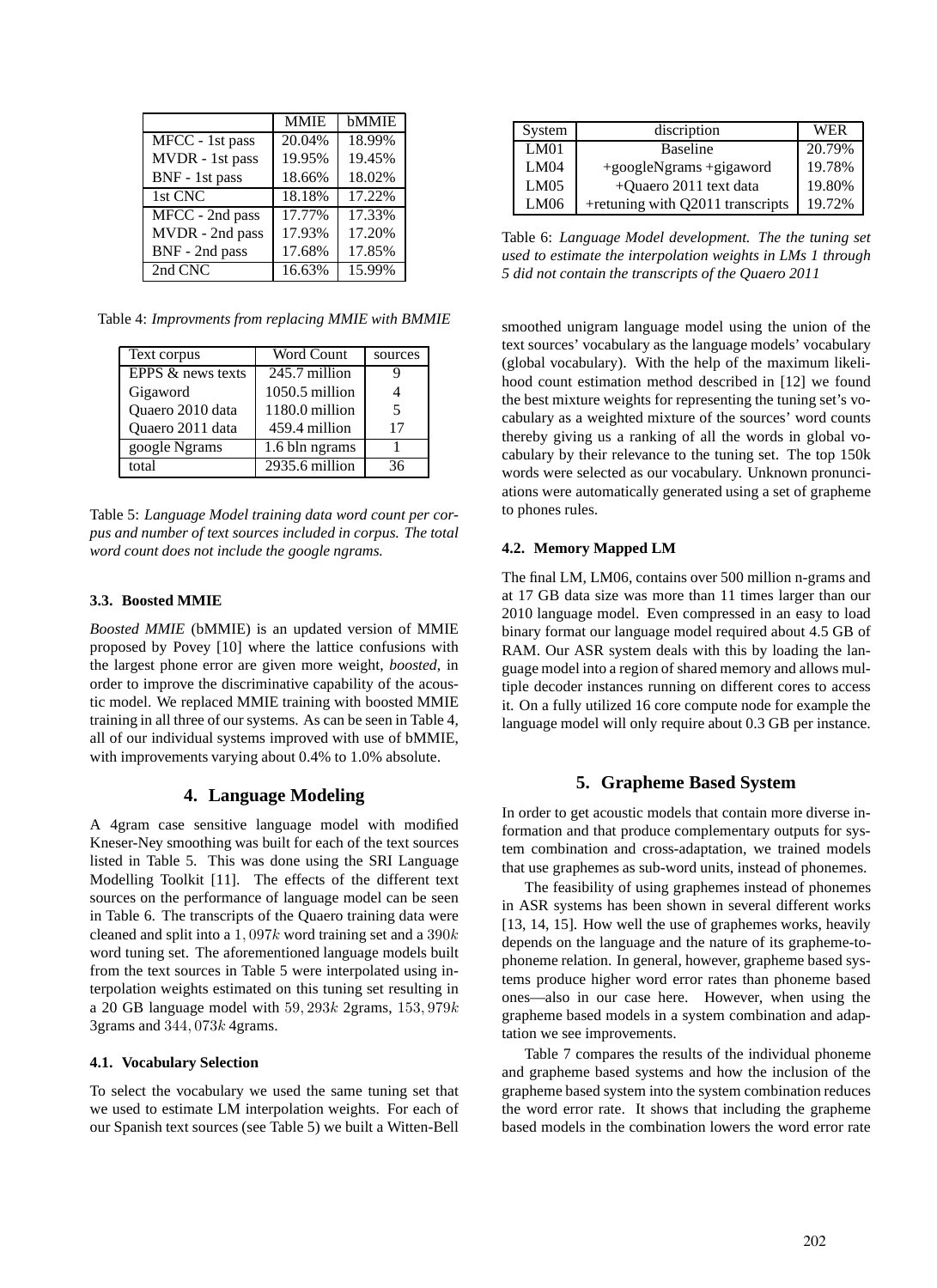| Single systems      |                           |        |  |
|---------------------|---------------------------|--------|--|
| #                   | System                    | WER    |  |
|                     | <b>MFCC</b>               | 17.33% |  |
| 2                   | <b>MVDR</b>               | 17.20% |  |
| 3                   | <b>BNF</b>                | 16.85% |  |
| 4                   | Grapheme based BNF system | 18.38% |  |
| System combinations |                           |        |  |
|                     |                           |        |  |
| #                   | System                    | WER    |  |
| $1+2+3$             | CNC 1st pass              | 17.22% |  |
| $1+2+3+4$           | CNC 1st pass              | 16.76% |  |
| $1+2+3$             | CNC 2nd pass              | 15.99% |  |

Table 7: *Results of system combinations with and without grapheme based systems.*

by 0.46 percentage points in the 1st pass and 0.31 pp in the 2nd pass.

The training set-up for the grapheme based systems was the same as for the phoneme based systems. Since there was no former grapheme based system it was not possible to write fixed alignments and VTLN parameters similar to the phoneme based systems. We initialized the grapheme models by bootstrapping from the phoneme models using a rough, manually created mapping, instead.

When clustering quinphone models for the graphemes we used only questions about the identity of graphemes in the context of the poly-graphemes, as this is known to perform quite well [14].

### **6. Decoding Strategy**

The decoding was performed with the *Janus Recognition Tool-kit* (JRTk) developed at Karlsruhe Institute of Technology and Carnegie Mellon University [16]. Our decoding strategy is based on the principle of system combination and cross-system adaptation. System combination works on the principle that different systems commit different errors that cancel each other out. Cross-system adaptation profits from the fact that the unsupervised acoustic model adaptation works better when performed on output that was created with a different system that works approximately equally well [17]. The set-up used for our evaluation system consists of two stages. In each stage multiple systems are being run, and their output is combined with the help of *confusion network combination* (CNC) [18]. On this output the acoustic models of the next stage are then adapted using *Vocal Tract Length Normalization* (VTLN) [2], *Maximum Likelihood Linear Regression* (MLLR) [7], and *feature space constrained MLLR* (fMLLR) [19].

### **6.1. Segmentation and Speaker Clustering**

Segmenting the input data into smaller, sentence-like chunks used for recognition was performed with the help of a fast de-



Figure 2: *Architecture of the KIT Spanish speech recognition system.*

coding pass on the unsegmented input data in order to determine speech and non-speech regions [20]. Segmentation was then done by consecutively splitting segments at the longest non-speech region that was at least 0.3 seconds long. The resulting segments had to contain at least eight speech words and had to have a minimum duration of six seconds and a maximum length of 30 seconds.

In order to group the resulting segments into several clusters, with each cluster, in the ideal case, corresponding to one individual speaker we used the same hierarchical, agglomerative clustering technique as last year which is based on *tied Gaussian mixture model generalized likelihood ratio* TGMM-GLR distance measurement and the *Bayesian Information Criterion* (BIC) stopping criterion [21]. The resulting speaker labels were used to perform acoustic model adaptation in the multi-pass decoding strategy described below.

#### **6.2. ROVER Combination**

The final step in our system decoding set-up is the ROVER combination of several outputs [22]. We optimized the selection of languages and combination method by trying out several set-ups on the development set. It turned out that a majority vote among the first, second CNC and all other system outputs from the second stage, gave the best results.

### **7. Evaluation Results**

We evaluated our systems using both the Quaero 2010 development data as well as the Quaero 2010 evaluation data.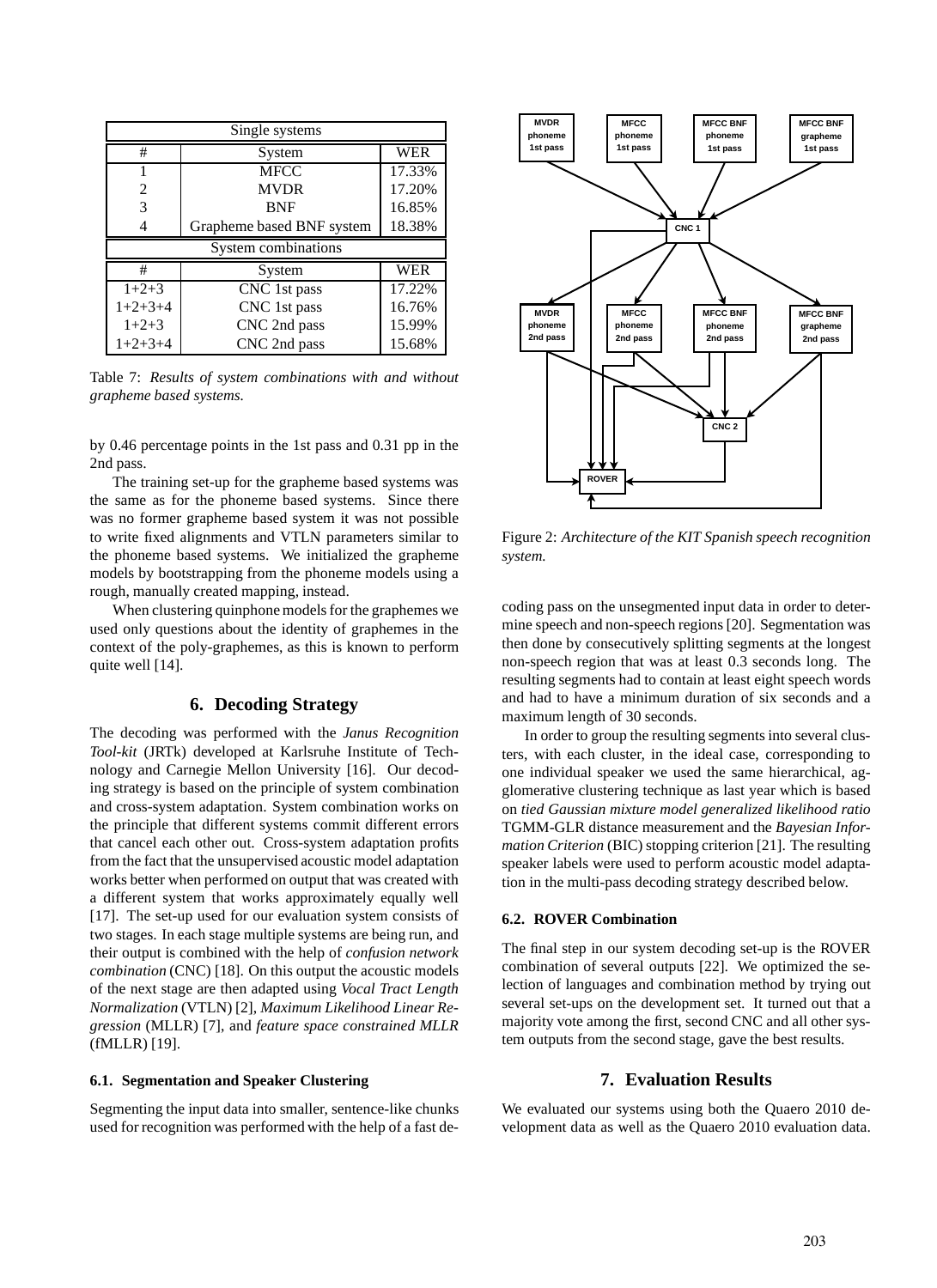| System                               | WER    |
|--------------------------------------|--------|
| <b>KIT</b>                           | 20.79% |
| $+LM2011$                            | 19.80% |
| + Quaero2011 data<br>$+6000$ er Tree | 18.03% |
| $+ BNF(2k)$                          | 17.27% |
| $+ BNF(4k)$                          | 17.12% |
| $+ X$ -adapt with BNF(4k)            | 16.67% |
| $+ BNF(4kx4k)$                       | 16.63% |
| $+$ BMMIE                            | 15.99% |
| + Grapheme System                    | 15.68% |
| + new Segmentation                   | 14.87% |
| $+$ ROVER                            | 14.53% |

Table 8: *WER of our System as we gradually added new techniques*

The combined dataset contained about 6 hours of audio gathered from pod-casts with about 300 different speakers. Whereas our 2010 system only contained two subsystems (MFCC&MVDR) we now employ 4 subsystems (MFCC, MVDR, BNF & GRAPHEME) for each pass and adapt the 2nd pass on the CNC of the first. Table 8 presents the final system improvement of each new step that we performed. The first few steps (*+LM2011*, *+Quaero2011 data* & *+6000er Tree*) resulting in a total improvement of 2.66% mainly involve using more data and increasing some parameters. The addition of the BNF(2k) system initially contributes 0.75% to the total WER reduction and although topology changes provide some slight improvements it was not until we performed a 1. pass CNC including the BNF system on which all 2nd pass systems were adapted that we were able to get an absolute improvement of 1.4% out of our new BNF system.

### **8. Conclusion**

In this paper we presented our Spanish LVCSR system, with which participated in the Quaero 2011 evaluation. We describe the incorporation of new features over the 2010 systems, such as the use of bMMIE training, bottle-neck features, and grapheme based systems. In combination the addition of the new features reduces the WER on the Quaero task by 30% relative.

# **9. Acknowledgements**

This work was realized as part of the Quaero Programme, funded by OSEO, French State agency for innovation. 'Research Group 3-01' received financial support by the 'Concept for the Future' of Karlsruhe Institute of Technology within the framework of the German Excellence Initiative.

### **10. References**

- [1] M. Wölfel and J. McDonough, "Minimum variance distortionless response spectralestimation, review and refinements," *IEEE Signal Processing Magazine*, vol. 22, no. 5, pp. 117–126, September 2005.
- [2] P. Zhan and M. Westphal, "Speaker normalization based on frequency warping," in *ICASSP*, Munich, Germany, April 1997.
- [3] O. Zhu, B. Chen, N. Morgan, and A. Stolcke, "On using mlp features in lvcsr," in *Proceedings of ICSLP*. Citeseer, 2004.
- [4] F. Metze, R. Hsiao, Q. Jin, U. Nallasamy, and T. Schultz, "The 2010 cmu gale speech-to-text system," in *Eleventh Annual Conference of the International Speech Communication Association*, 2010.
- [5] D. Johnson *et al.*, "Icsi quicknet software package," *on-line] http://www. icsi. berkely. edu/Speech/qn. html*, 2007.
- [6] M. Gales, "Semi-tied covariance matrices for hidden markov models," Cambridge University, Engineering Department, Tech. Rep., February 1998.
- [7] C. Leggetter and P. Woodland, "Maximum likelihood linear regression for speaker adaptation of continuous density hidden markov models," *Computer Speech and Language*, vol. 9, pp. 171–185, 1995.
- [8] M. Gales, "Maximum likelihood linear transformations for hmm-based speech recognition," *Cambridge University, Engineering Department*, May 1997.
- [9] D. Povey and P. Woodland, "Improved discriminative training techniques for large vocabulary continuous speech recognition," in *International Conference on Acoustics, Speech, and Signal Processing*, Salt Lake City, UT, USA, May 2001.
- [10] D. Povey, D. Kanevsky, B. Kingsbury, B. Ramabhadran, G. Saon, and K. Visweswariah, "Boosted mmi for model and feature-space discriminative training," in *Acoustics, Speech and Signal Processing, 2008. ICASSP 2008. IEEE International Conference on*. IEEE, 2008, pp. 4057–4060.
- [11] A. Stolcke, "Srilm an extensible language modeling toolkit," in *ICSLP*, 2002.
- [12] A. Venkataraman and W. Wang, "Techniques for effective vocabulary selection," *Arxiv preprint cs/0306022*, 2003.
- [13] C. Schillo, G. A. Fink, and F. Kummert, "Grapheme" based speech recognition for large vocabularies," in *Proceedings of the Sixth International Conference on*